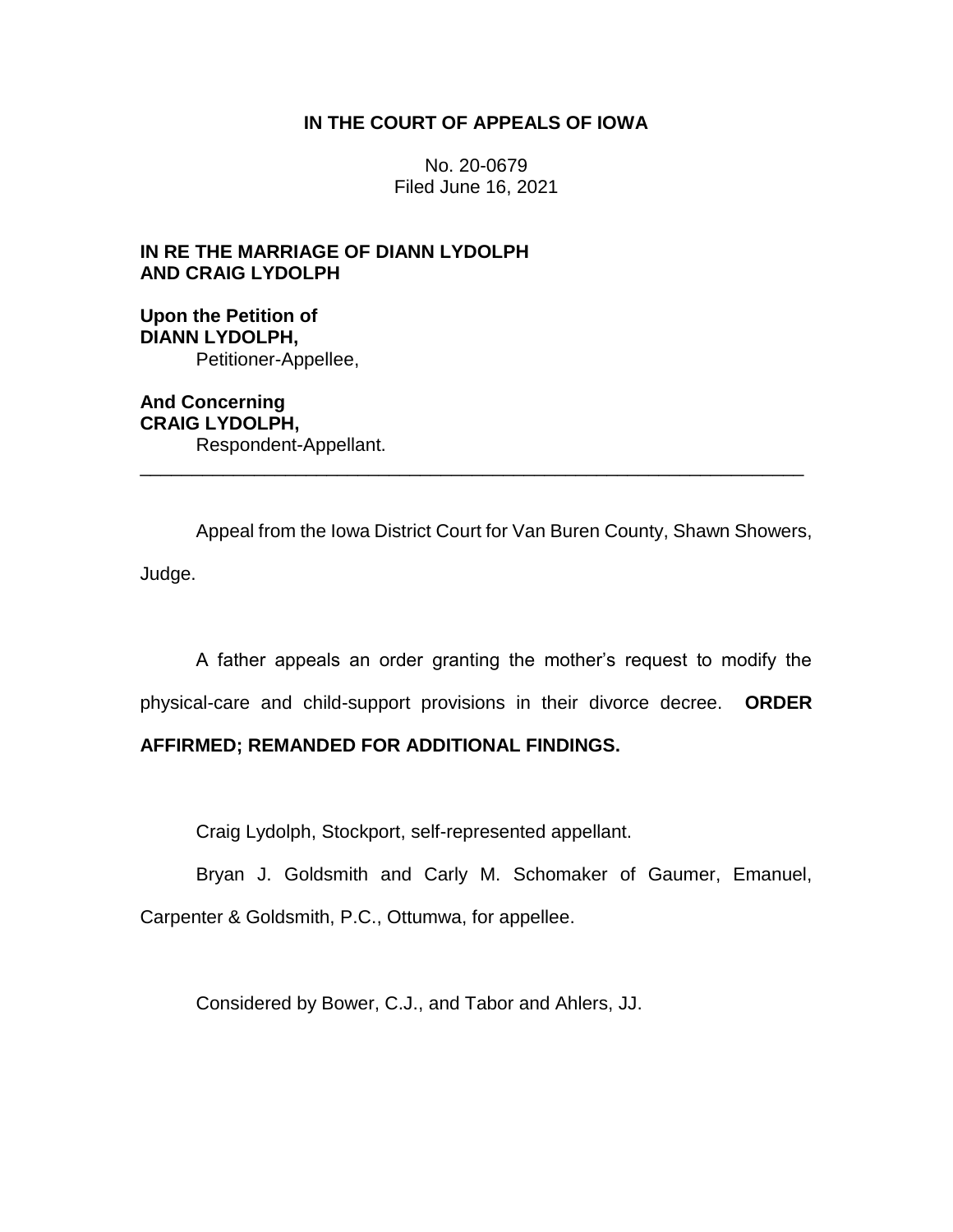### **TABOR, Judge.**

In their January 2016 divorce decree, Craig and Diann Lydolph agreed to joint physical care of their three children. Three years later, Diann petitioned to modify the decree based on her planned move to a Missouri residence nearly seventy-five miles away. The district court awarded Diann physical care, holding it was in the children's best interests to relocate with their mother. Craig now contests that award, asserting Diann's move did not constitute a substantial change in circumstances warranting modification. He asks us to dismiss the case so the parents can return to joint physical care. As an alternative, he urges he should have physical care of the children. He also challenges the changes to child support and cash medical support. Diann requests appellate attorney fees.

Because Diann met her burden of proving a substantial change in circumstances and she has been the children's primary caregiver since the decree was entered, we affirm the award of physical care to Diann. Further, we uphold the monthly child support obligation under the modified decree. As for the cash medical support order, we remand for the district court to consider any proof of Craig's health insurance plan in deciding if that payment is necessary. Lastly, we grant Diann's request for appellate attorney fees.

#### **I. Facts and Prior Proceedings**

Craig and Diann separated in 2015 after a decade-long marriage. Diann stayed in the marital home in Stockport, while Craig moved to Fairfield. They agreed to fifty-fifty parenting of their three children, born in 2009, 2010, and 2013. Yet Diann assumed the majority of the caregiving responsibilities because of Craig's demanding work schedule as a paramedic. According to Diann, she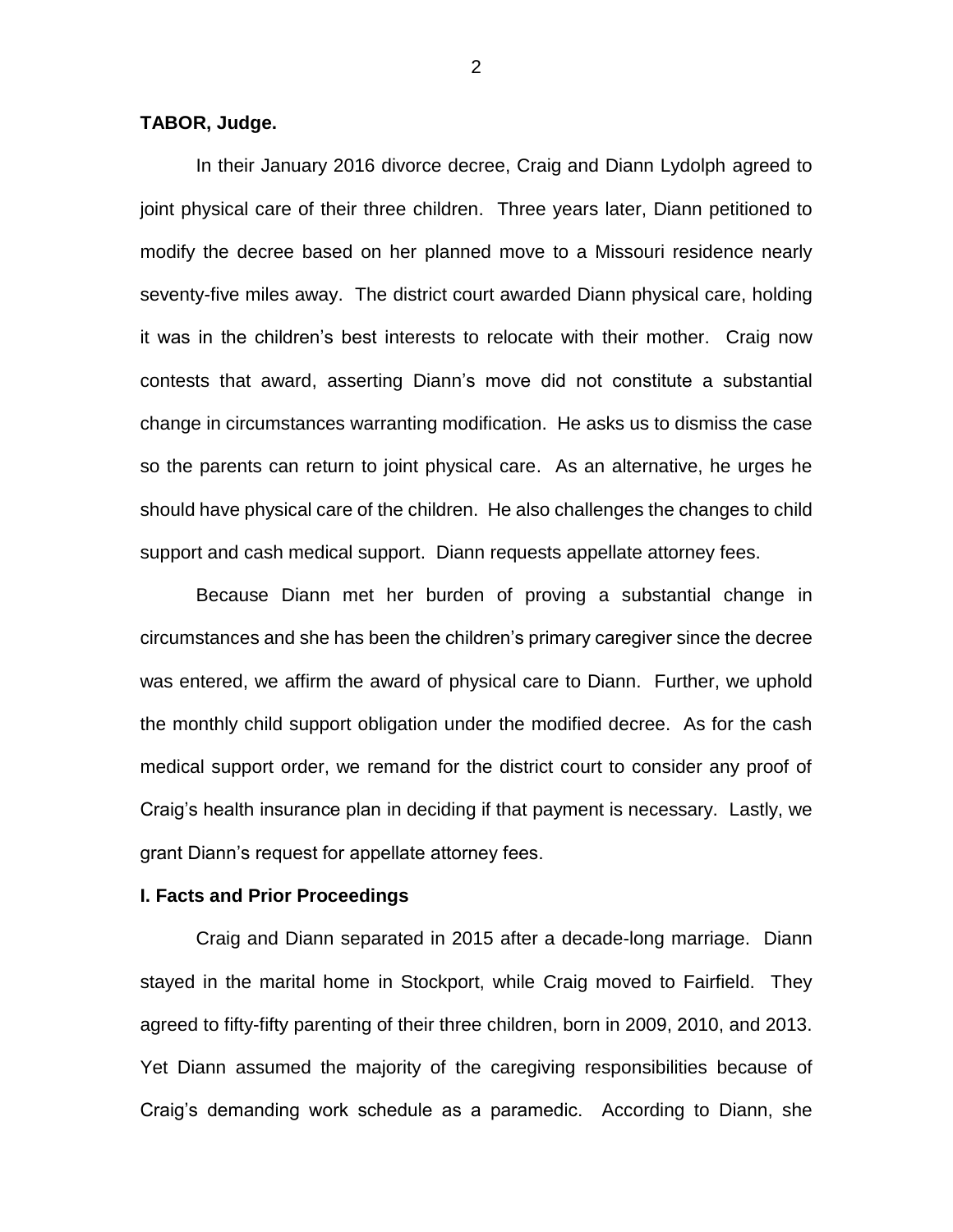dropped the children off at Craig's house every other weekend and once during the week.

A year later, they divorced. Despite the reality of their caregiving arrangement, they stipulated to joint physical care of the children. The district court approved their agreed-upon alternating schedule in which each parent agreed to "have the children overnight three nights one week and four nights the other week." The decree provided, "The parties will work together to establish the schedule, keeping in mind the children's schedules." On legal custody, the decree required the parents to notify one another of the children's medical needs and to pay fifty percent of the children's expenses.

Following the dissolution, Craig paid off the marital home debt and has lived there ever since. Diann rented a house a few miles away. For the next two years, the parents disregarded their agreed-upon fifty-fifty schedule. Craig worked several twelve-hour shifts during the week, so the children relied on Diann for their day-to-day routine. Being self-employed, Diann was able to adjust her work hours based on the children's needs. It was "normal" for Craig to text Diann every Sunday to let her know when the children could stay over during the week.

During that time, both parents entered long-term relationships with new partners. Diann met Dave in 2016, and they began dating long distance. On her free weekends, Diann drove one and one-half hours to La Grange, Missouri, Dave's hometown. She began taking the children with her once or twice a month. A year later, Craig married Jaci, and they had a daughter together.<sup>1</sup>

 $\overline{a}$ 

 $1$  Craig has another daughter with a different mother. After a custody battle, the mother was awarded physical care and Craig received visitation.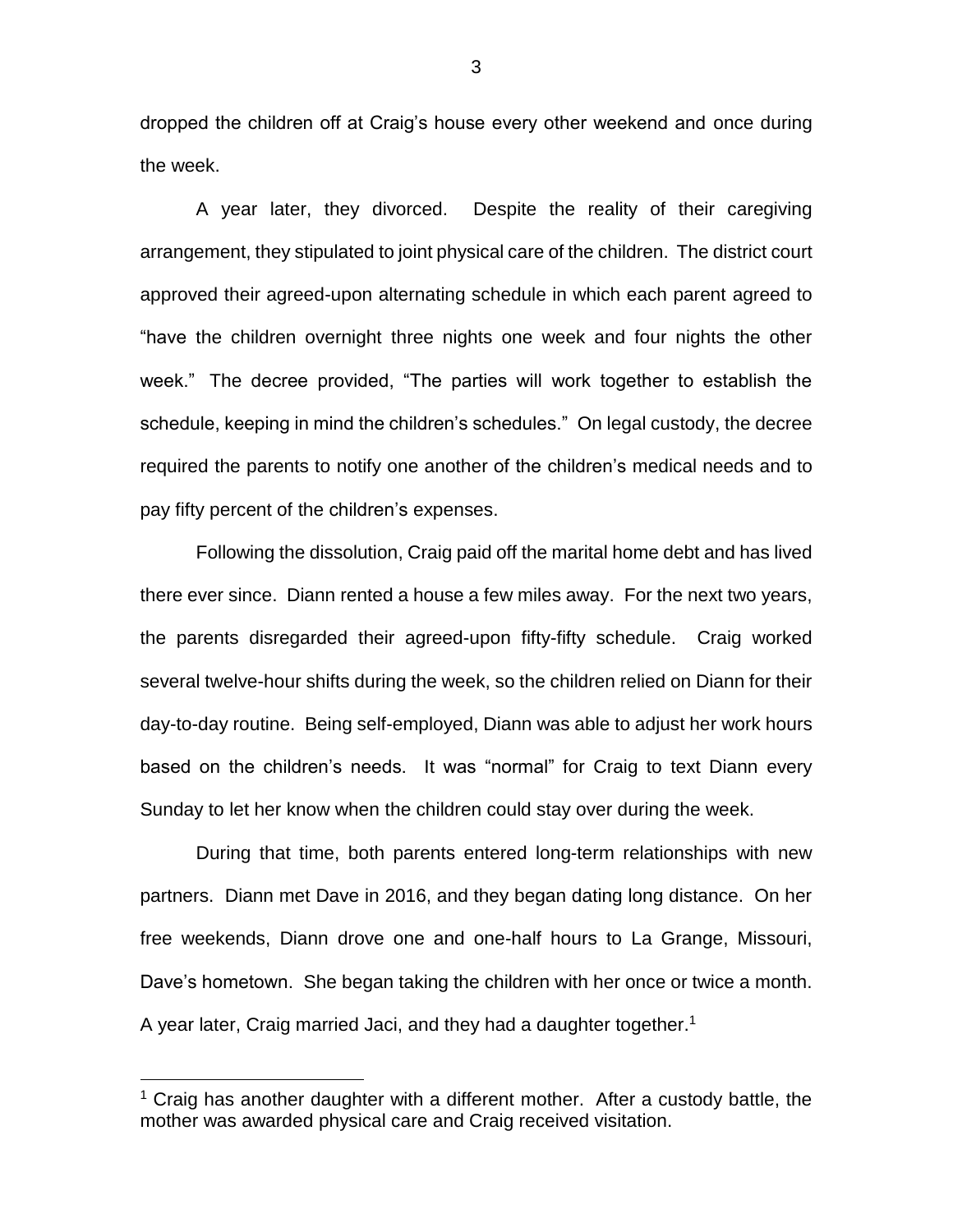Two years into co-parenting, Craig confronted Diann about their unequal time with the children. Their conversation occurred over text messages. Craig messaged: "I really don't want to start an argument, that's not my intent . . . but it seems like I have lost my 50% of time with the kids." He added, "I feel like you are trying to alienate me from the kids." Diann replied: "You never ask for them. Start asking for them. It's as simple as [t]hat!" In exchange for Craig's assurance that he would provide his weekly schedule in advance, Diann agreed that she would keep him better informed about the children's activities and medical appointments.

In early 2018, Diann and Dave became engaged. That November, Diann notified Craig that she intended to relocate with the children to Dave's residence in La Grange. Before deciding to move, Diann asked the children if they wanted to live with her in Missouri or stay in Stockport with their father. She said: "They instantly told me they were going to live with me." Soon after, Diann changed her permanent residence and moved most of her and the children's belongings to Missouri. She researched local elementary schools and extracurricular activities in anticipation of the move.

About the same time, Craig insisted on following their agreed-upon fifty-fifty parenting schedule. According to Diann, his sudden shift occurred after he learned about her decision to move with the children.

In March 2019, Diann petitioned to modify the physical-care, visitation, and child-support provisions of the decree to accommodate the greater distance between her new household and Craig's residence. She alleged that, since 2016, there had been several substantial and material changes in the parties'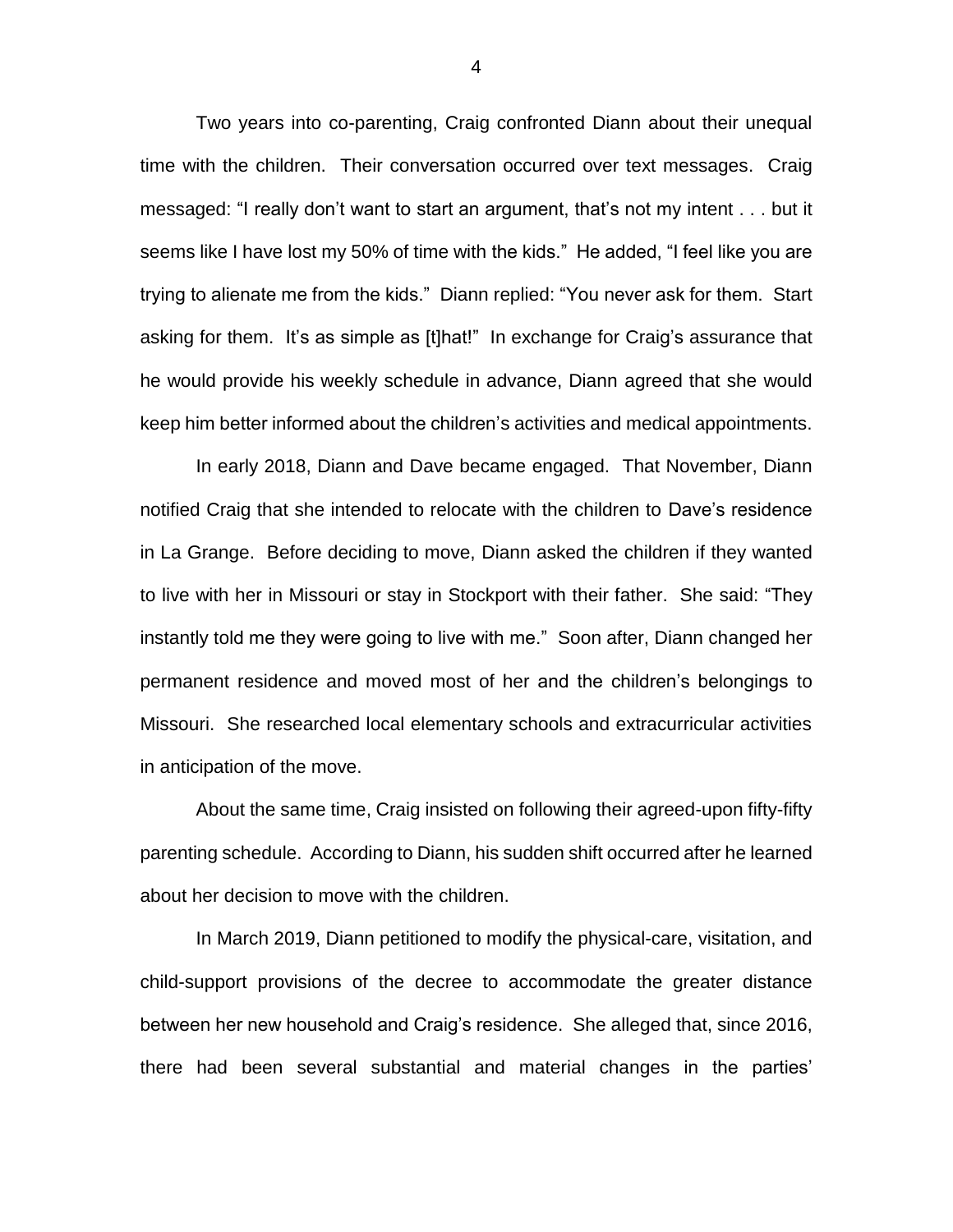circumstances necessitating modification. These four changes formed the basis of her petition:

1. She had been providing greater stability and ability to care for the children.

2. Craig had failed to follow the agreed-upon parenting schedule and, "instead, exercised sporadic visitation with the children approximately one night per week and every other weekend."

3. She planned to move to La Grange.

4. It was in the children's best interests to live with her, and Craig to have reasonable visitation.

Following a March 2020 modification hearing, the district court awarded Diann physical care. The court ruled Diann's move to La Grange after her engagement was a substantial change in circumstances that "could not have been contemplated at the time of the decree." Finding joint physical care was "not feasible with the parties living 75 miles apart," the court agreed to modify the physical care provision.

In awarding physical care to Diann, the court considered "the fact that Diann has primarily cared for these children since their birth." The court noted: "The children, while obviously bonded to Craig, are accustomed to their mother being their primary caregiver." With that modification, the court provided Craig "reasonable and liberal visitation," including every other weekend. The court also increased Craig's monthly child support obligation from \$170 to \$600 and ordered him to pay another \$110 per month for cash medical support. Each party was responsible for their own attorney fees. Craig appeals the modification order.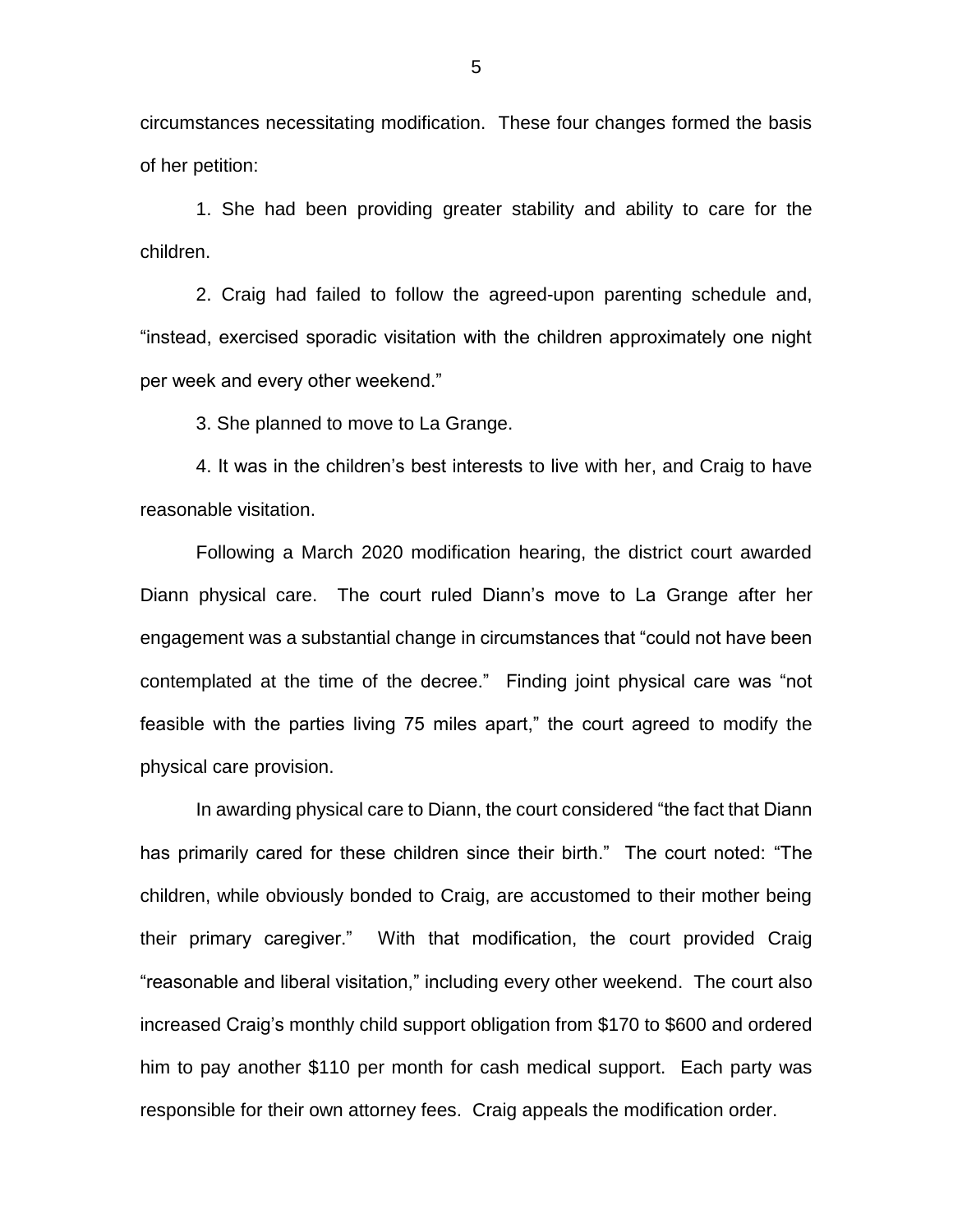#### **II. Scope and Standard of Review**

We review an order modifying a dissolution decree de novo. *In re Marriage of Sisson*, 843 N.W.2d 866, 870 (Iowa 2014). We give weight to the district court's fact findings, especially on credibility of witnesses, but they do not bind us. *Id.* 

### **III. Analysis**

### **A. Physical Care**

The first issue is whether there has been a material and substantial change in circumstances since the January 2016 decree that justifies modifying the custody provision. *In re Marriage of Walton*, 577 N.W.2d 869, 870 (Iowa Ct. App. 1998). As the parent seeking modification, Diann bears a "heavy burden" of proving "that conditions since the decree was entered have so materially and substantially changed that the children's best interests make it expedient to make the requested change." *In re Marriage of Frederici*, 338 N.W.2d 156, 158 (Iowa 1983). The new circumstances must affect the children's welfare and "be more or less permanent." *Id.* And they "must not have been contemplated by the court when the decree was entered." *Id.*

Representing himself on appeal, Craig argues the district court erred in finding Diann's move to Missouri constituted a change sufficient to merit modification of physical care. He claims the move did not qualify as a substantial change because the distance between his residence and Diann's new household is only seventy-five miles. He relies on Iowa Code section 598.21D (2020), which gives the district court discretion to decide whether a parent's relocation of "one hundred fifty miles or more" constitutes a substantial change in circumstances.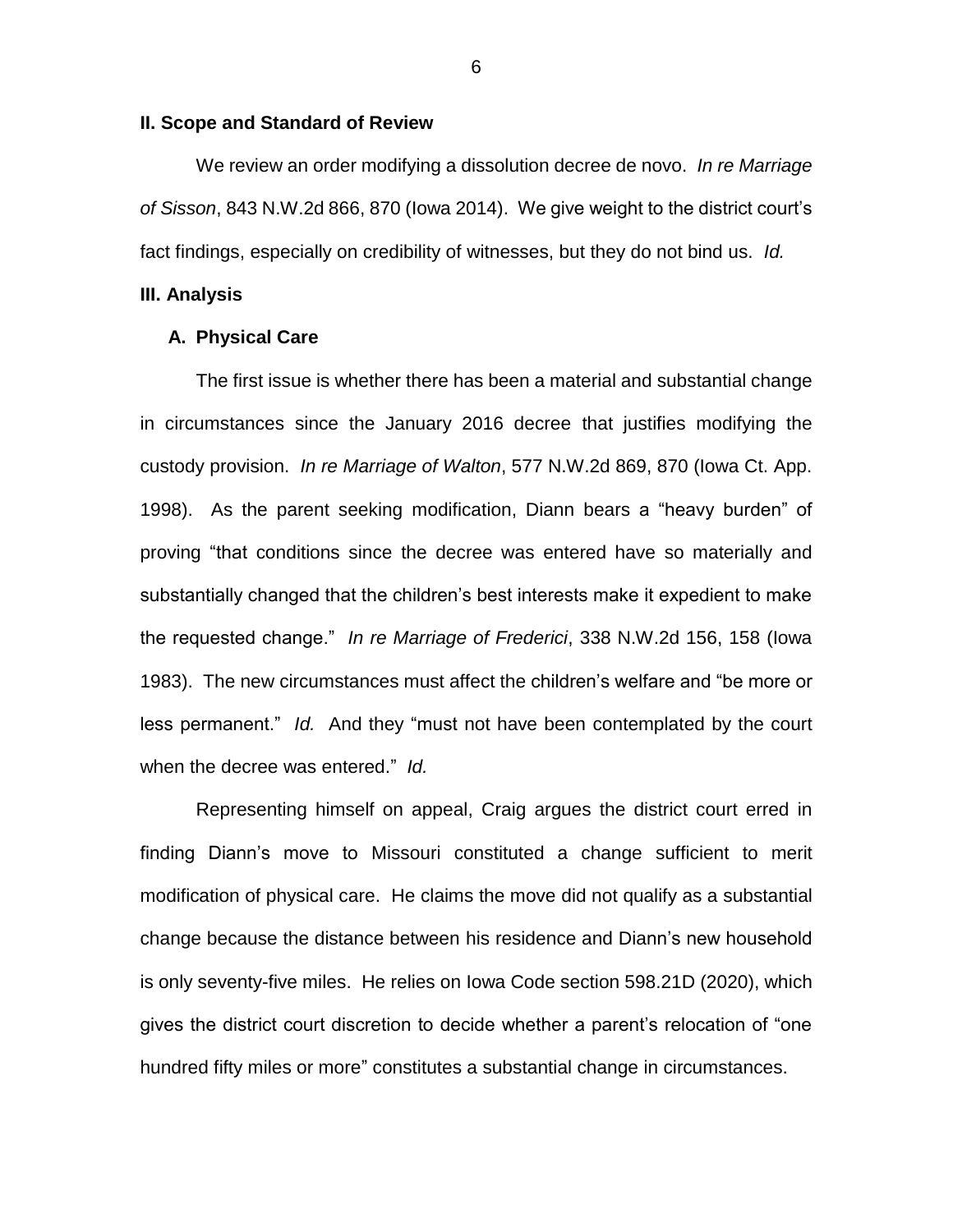But because section 598.21D is permissive, a move of less than that distance may qualify as a substantial change depending on the specific facts of the case. *See In re Marriage of Hoffman*, 867 N.W.2d 26, 40 n.10 (Iowa 2015) (Waterman, J., dissenting) (noting the statute's language, "a court may consider," suggests "[a] move of more than 150 miles alone may not be a substantial change under some circumstances, and a move of less than 150 miles may constitute a substantial change under other circumstances"). True, in *In re Marriage of Howe*, 471 N.W.2d 902, 903 (Iowa Ct. App. 1991), we held "[t]he moving of the children a mere distance of forty-two miles, standing alone, is not the type of change of circumstances contemplated either by statute or case law." Yet we concluded in more recent cases that moves of less than 150 miles "triggered the need to abandon joint physical care." *In re Marriage of Eggeling*, No. 18-0234, 2019 WL 478818, at \*3 (Iowa Ct. App. Feb. 6, 2019); *see also In re Marriage of Vesey*, No. 18-1707, 2019 WL 3317910, at \*3 (Iowa Ct. App. July 24, 2019).

Like those recent cases, the circumstances of Diann's move warrant a modification of the shared-care arrangement. *See Frederici*, 338 N.W.2d at 160 (listing additional factors to consider in deciding whether to modify joint physical custody, including the reason for the move, location, impact on children, and impact on the nonmoving parent's access to the children).

Regardless of distance, the parties have repeatedly failed to follow the fifty-fifty shared-care schedule incorporated in the dissolution decree. *See Harris*, 877 N.W.2d at 441 ("We conclude the shared physical care provisions in this case have not evolved as envisioned and the children will benefit from a modification that designates a primary physical caregiver."). Diann insists the lack of equal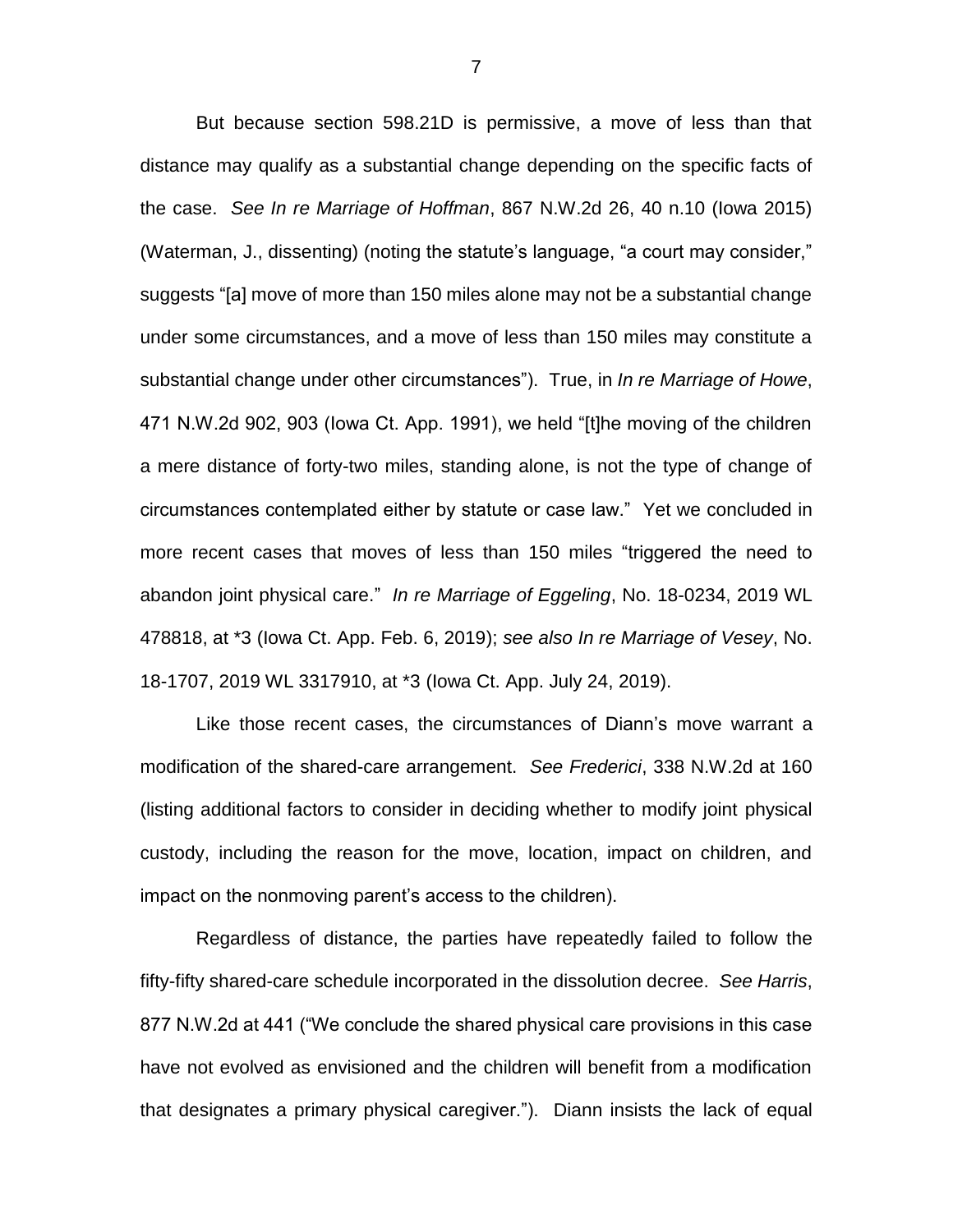parenting stems from Craig's inability to communicate and his inflexible work schedule. In contrast, Diann emphasizes that her ability to set her own hours during the week allows her to prioritize the children's needs. The record supports her contention.

For over two years, the children were most often in Diann's care. On weekdays, Diann maintained their day-to-day routines, scheduled their appointments, and attended their extracurricular activities. Although Craig points out that his work schedule has remained the same "for the past [six] years of Tuesday, Wednesday, Thursday every week from 7am to 7pm," his involvement with the children was inconsistent through 2018. Given the historical limits of his weekday caregiving, the move will not significantly reduce Craig's access to the children. Plus, the modified decree gives Craig liberal visitation.

Craig disputes the visitation schedule, asserting, "Going from seeing my kids [fifteen] out of thirty days to what equates to [three] days a month now is not fair nor liberal." But a decision to modify joint physical custody does not hinge on the perceived fairness to the parents. *See Hansen*, 733 N.W.2d at 695. Rather, we must do what is in the children's best interests. *Id.* A shared-care arrangement would place an undue burden on the children, especially during the school year. Craig's own admission supports this conclusion. He testified: "As far as school, [the children are] going to have to be in one school or the other. I mean, I don't know. Monday through Friday schedule is going to be fairly well set."

Further, we find Diann's move to Missouri was not a change contemplated by the court when the decree was entered. The court determined that Diann's recent engagement motivated her decision to move, which then "present[ed] a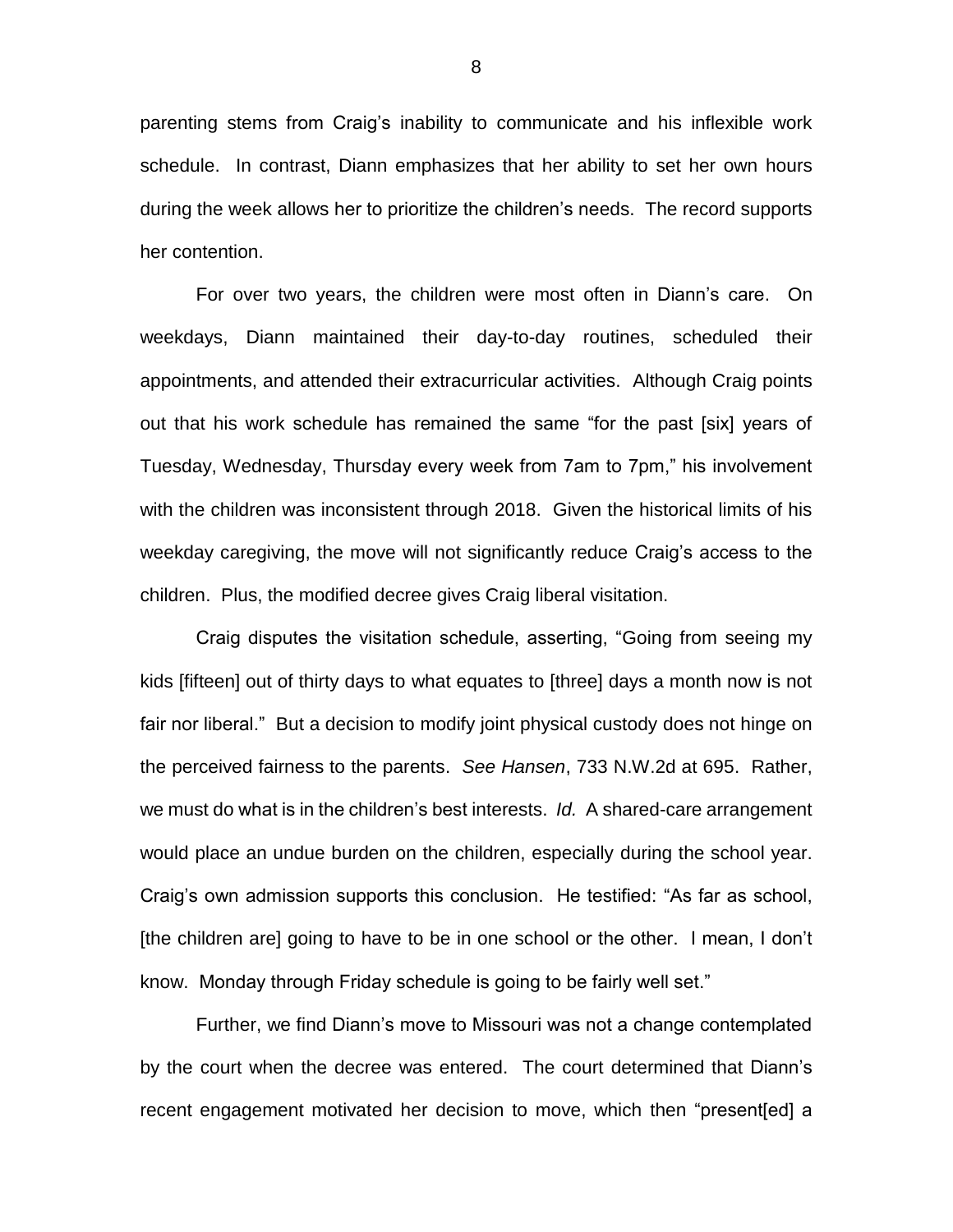logistical issue for joint physical care." We agree. Despite Craig's attempts to discredit Diann's testimony, the court believed Diann's explanations about her move. We decline to second-guess the court's credibility finding. *See Melchiori v. Kooi*, 644 N.W.2d 365, 369 (Iowa Ct. App. 2002). Nor do we see any proof that Diann was motivated by "a desire to defeat [Craig's] visitation rights or undermine his relationship with the children." *See Frederici*, 338 N.W.2d at 160.

Viewing the evidence as a whole, we conclude Diann's move is a material and substantial change in circumstances not contemplated at the time of the decree that warrants a modification of the physical-care provision.

Having found a substantial change in circumstances, the second issue is whether the district court erred in awarding Diann physical care of the children. Craig insists that he should be the primary custodian "based on the evidence provided that he is more stable."

To determine who should be awarded physical care, we consider which parent can provide better care to the children. *Melchiori*, 644 N.W.2d at 368–69. As in initial custody determinations, our "first and governing consideration" is the children's best interests. *Walton*, 577 N.W.2d at 871. We seek "to place the children in an environment most likely to bring them to health, both physically and mentally, and to social maturity." *Hansen*, 733 N.W.2d at 695. Diann carries the burden of proof to show she is better able to minister effectively to the children's well-being. *See Frederici*, 338 N.W.2d at 158.

Craig's main contention is that the children's relocation to Missouri will disrupt their sports, activities, and relationships with extended family and friends in the Stockport area. While we acknowledge an out-of-state move will require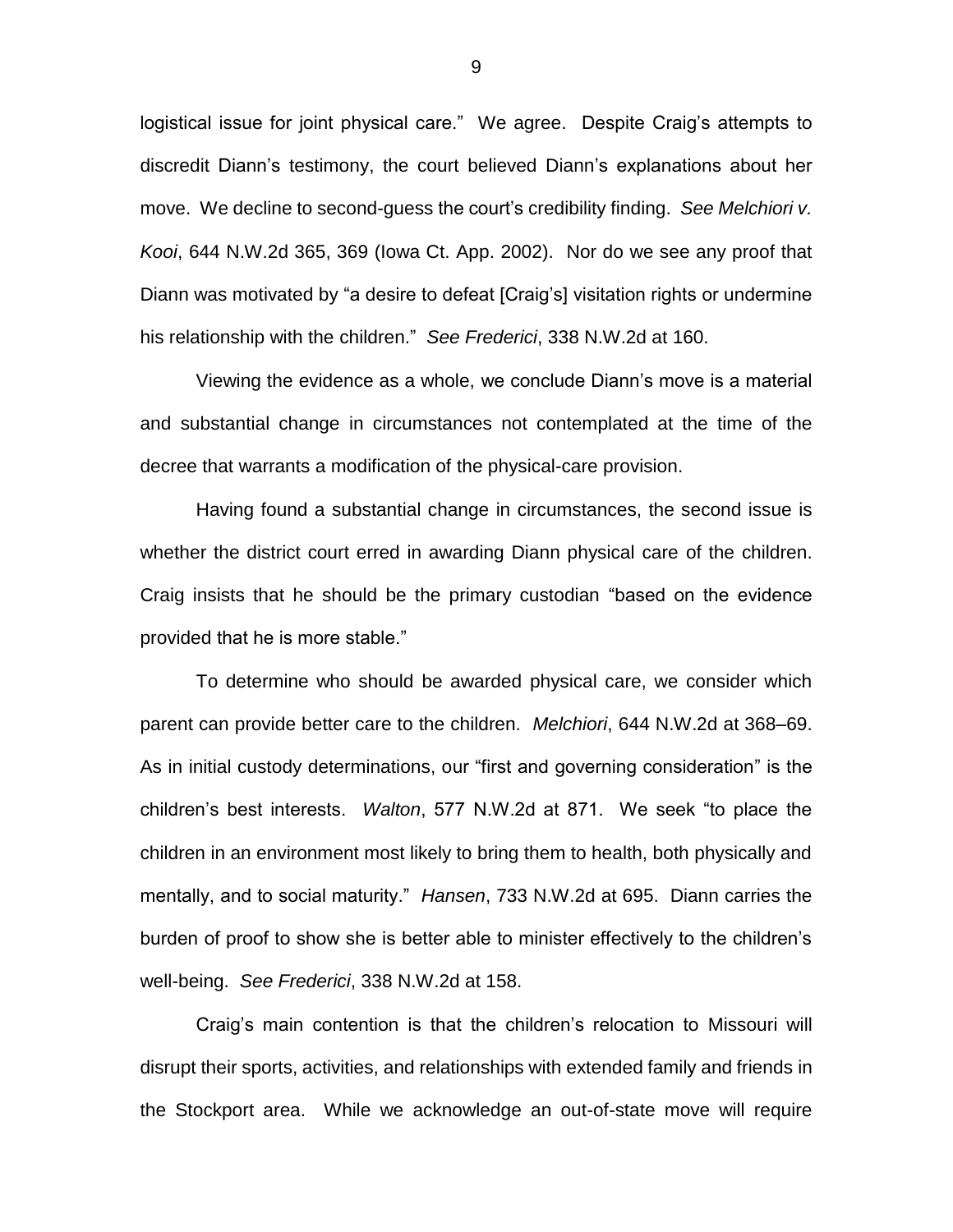adjustments, we give greater weight to "the emotional and environmental stability offered by each parent" over the stability of the children's physical surroundings. *In re Marriage of Williams*, 589 N.W.2d 759, 762 (Iowa 1998). And when the children, as here, are at the critical ages of development, keeping them close to their primary caregiver is the "least disruptive emotionally" to the children. *See id.* 

With that in mind, we find Diann's track record as the children's primary caretaker demonstrates that she is better equipped to provide that emotional stability in the future. Although the parties agreed to joint physical care, the record is clear that Diann has provided the majority of the children's care since the court entered the decree. Even before then, witnesses attested to Diann's leading role in maintaining the children's day-to-day routine and meeting their physical and emotional needs. Because Diann can adjust her work schedule to align with the children's routine, she is able to be home for the children on a more consistent basis. We agree with the district court's sentiment that "Craig is a stable adult . . . . But Diann has demonstrated throughout the children's lives that she is the more hands-on parent."

The record also shows the children will have ample opportunities to participate in programs and activities in their new hometown. According to Diann, the children have visited Missouri many times and like it there.<sup>2</sup> And the distance is not so great that the children cannot maintain a close relationship with Craig,

 $\overline{a}$ 

 $2$  Craig criticizes the admission of testimony relating to the children's preferences on whether they want to move with their mother. But Craig's complaint is misdirected because the district court expressly gave "little weight to the children's preferences given their young ages" in the modification order. We do not view this as an issue on appeal.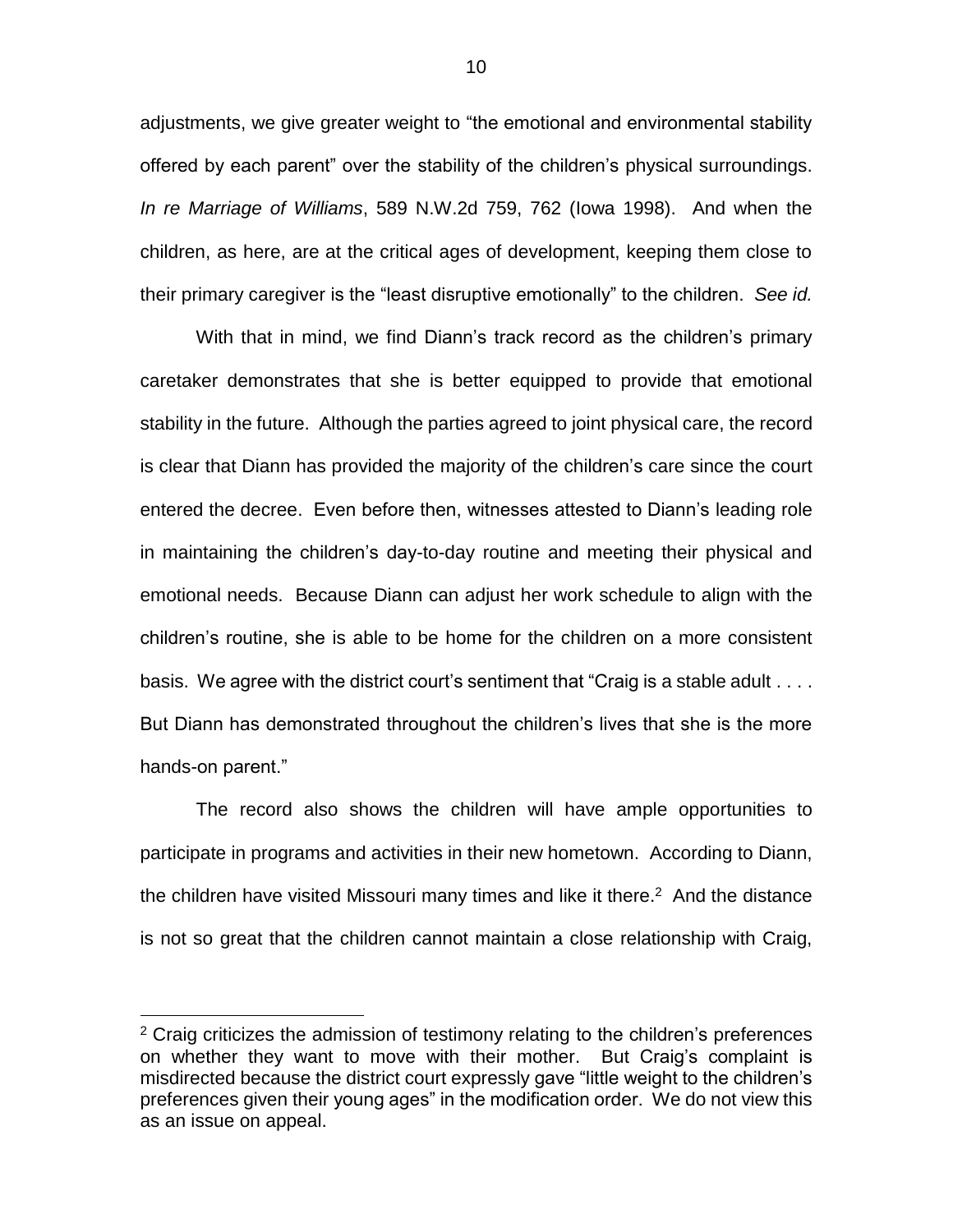extended family members, and friends. As the district court noted: "The children will be spending a great deal of time in Stockport between every other weekend and half the summer." The court also gave Craig the right to make reasonable requests "to have parenting time with the children during the week on a school night if he has the day off from work and the proposed time does not unreasonably disrupt the children's schedule." Because the court ensured Craig's continued involvement with the children, we conclude their best interests are served by relocating with Diann to Missouri. Thus, we affirm the award of physical care to Diann.

#### **B. Child Support and Cash Medical Support**

Craig next asserts that his child support obligation under the modified decree should be adjusted "according to guidelines with Diann's falsified income being set at an adjudicated rate." Craig also asks us to remove the cash medical support order, claiming "he already pays deductibles on full coverage health, dental, and vision insurance." Diann does not address these contentions on appeal.

In modifying the child support provision under the original decree, the district court found "Craig's child support amount should deviate slightly from the guidelines to avoid unjust hardship based on his financial situation and additional dependents." On appeal, Craig does not advance a proper basis for recalculating his obligation based on the child support guidelines. So we affirm the district court's order on child support.

As for the cash medical support order, the record lacks sufficient evidence of Craig's health insurance plan for us to address his contention. At the hearing, the district court learned through Diann's testimony that the children have been